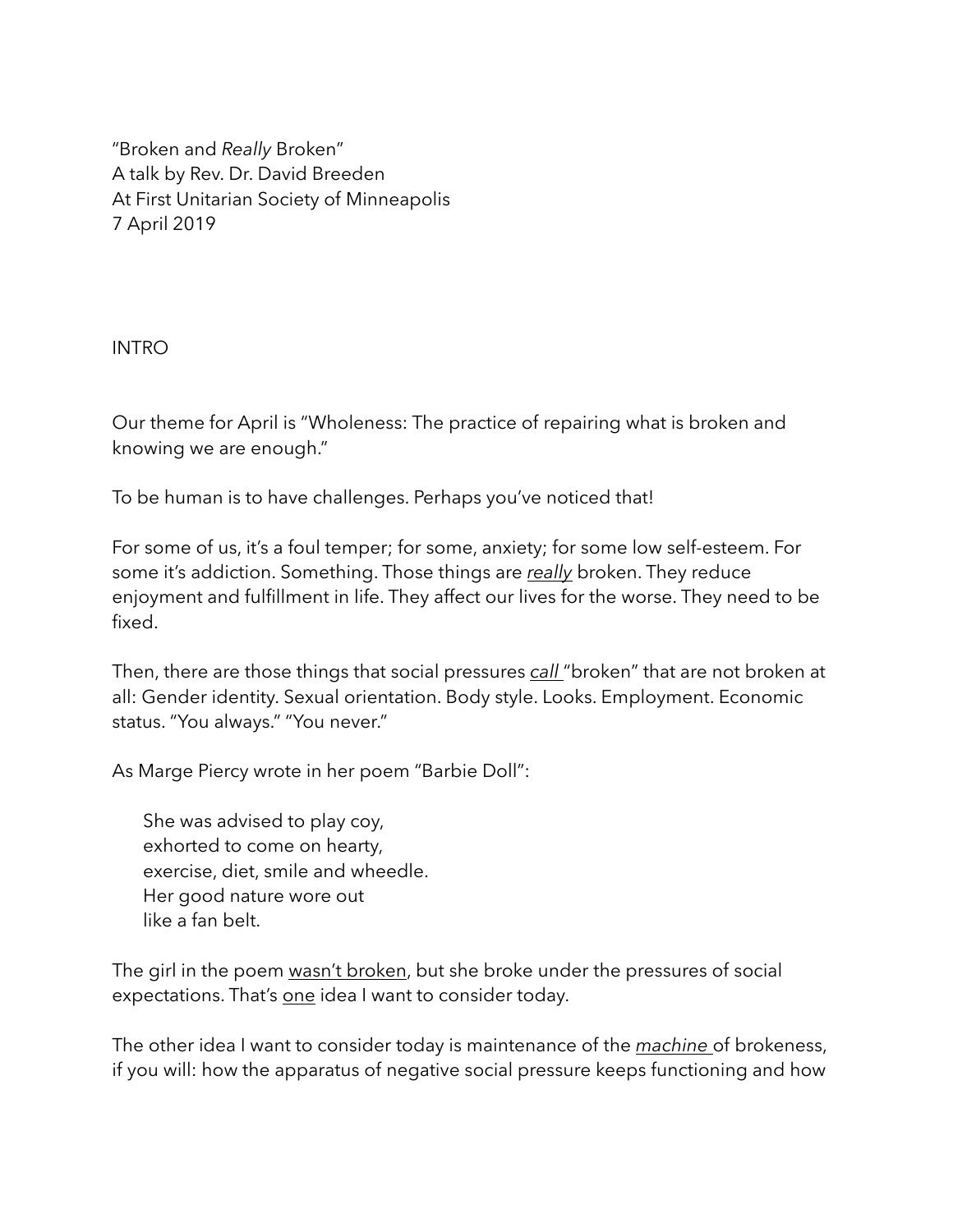far many people will go to keep that machine running, which I think explains the world-wide rise of authoritarianism.

**ONF** 

My nomination for greatest book title of all time is the 1864 papal publication titled . . . *Syllabus Errorum*, "Syllabus of Errors."

Now that's a class I want to take!

The book was written by Pope Pius IX. It was a list of 80 "heresies."

In that work, Pope Pius IX put his foot down. After all, the Latin word *heresy* means "choosing for yourself." In the 1860s, more and more people were choosing for themselves. And that would never do, said the pope.

The *Syllabus of Errors* condemned everything from "modernism" to moral relativism to secularity to separation of church and state to liberalism in general. Everything, in other words, that we Humanists treasure.

I suspect that the pope's thinking went something like this: "You let people choose for themselves, and next thing you know, women will be . . . OMG!"

I suspect that the pope thought, "OMG! I'm going to crack down on some errors!"

With his *Syllabus of Errors*, Pope Pius IX added his name to a long list of men in power who have exclaimed, "OMG, this can't go on!"

(Let's call them, "the authoritarians.")

Secularity and individual choice *feel* chaotic to many people, especially those who benefit from hierarchy and patriarchy: "You're telling me I'm going to have to think about moral choices rather than merely depending upon my sacred text and my prejudices? OMG!"

The conservative get frightened, and authoritarians step up to stoke the fear in order to gain power. Authoritarians multiply in the lush environment produced by fear and anger.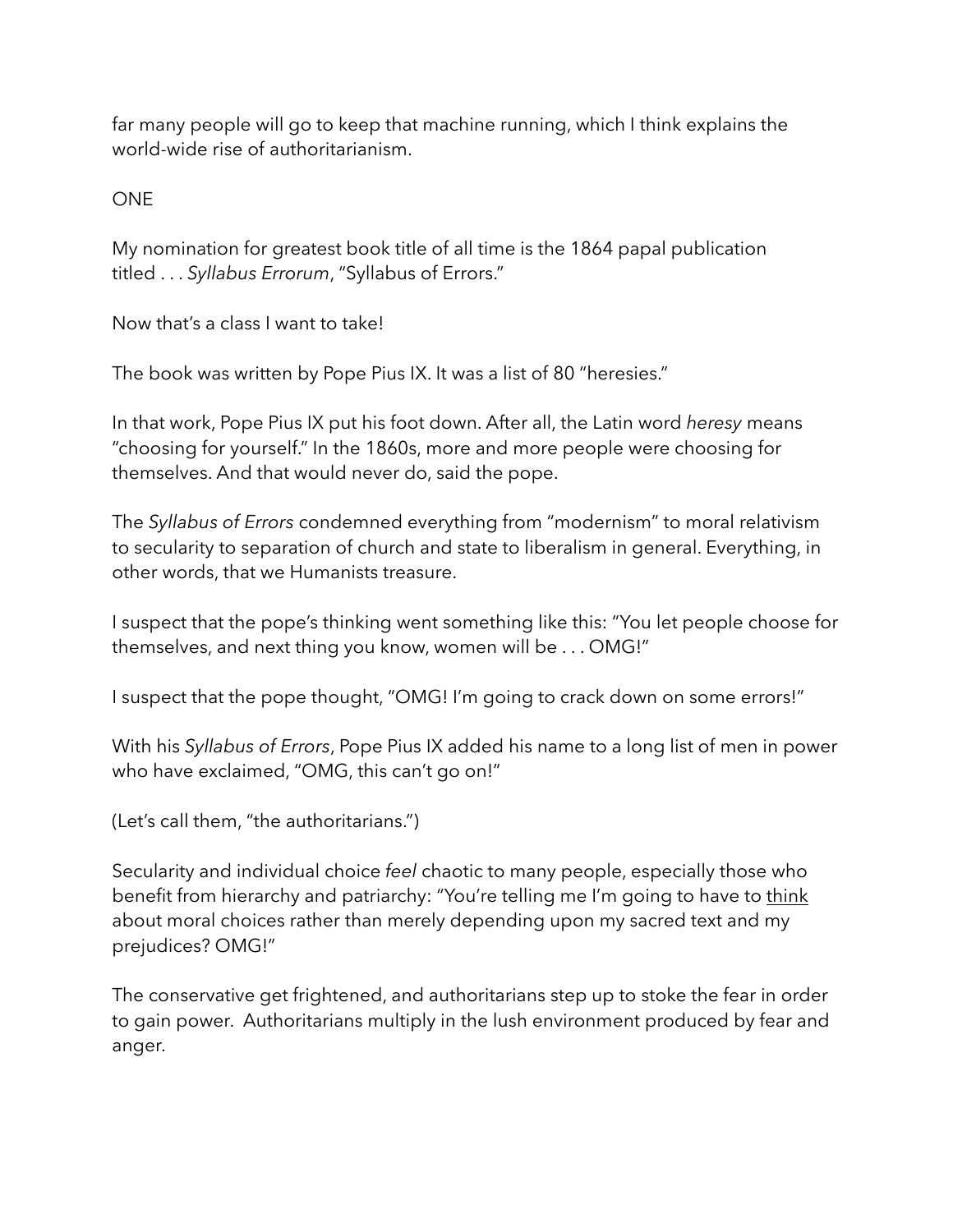Unfortunately, fear and anger have only gotten more ubiquitous since that time. Nowadays, we are constantly bombarded by news, and news is all about what isn't working. What is broken.

Many people are scared. And so they search for quick fixes. Authoritarians offer quick fixes.

What can make America great again? What can make Europe great again? What can make Christianity great again?

Authoritarians always have an answer. And all you've got to trade in is some of your freedom.

A quick definition of "freedom," from the Canadian philosopher Charles Taylor:

We are free when we can remake the conditions of our own existence, we we can dominate the things that dominate us.

Allow me to read that again:

We are free when we can remake the conditions of our own existence, we we can dominate the things that dominate us.

That's freedom. That's the ideal of Humanism. Its opposite is an attempt at time travel, going backwards in time.

All the various and sundry authoritarian projects and fundamentalisms work in exactly the same way—they are insisting upon a certainty that sometimes existed in the past, yes, but that certainty existed *due to parochialism or isolation*. They are insisting upon certainties that cannot exist on our very small planet today.

As fundamentalism insists upon certainty, it gets more and more shrill. More and more fearful, unreasoning, and unjustified.

Those conditions—fear, unreason, and injustice—are the exact opposite of the Humanist, pluralist, secular project.

TWO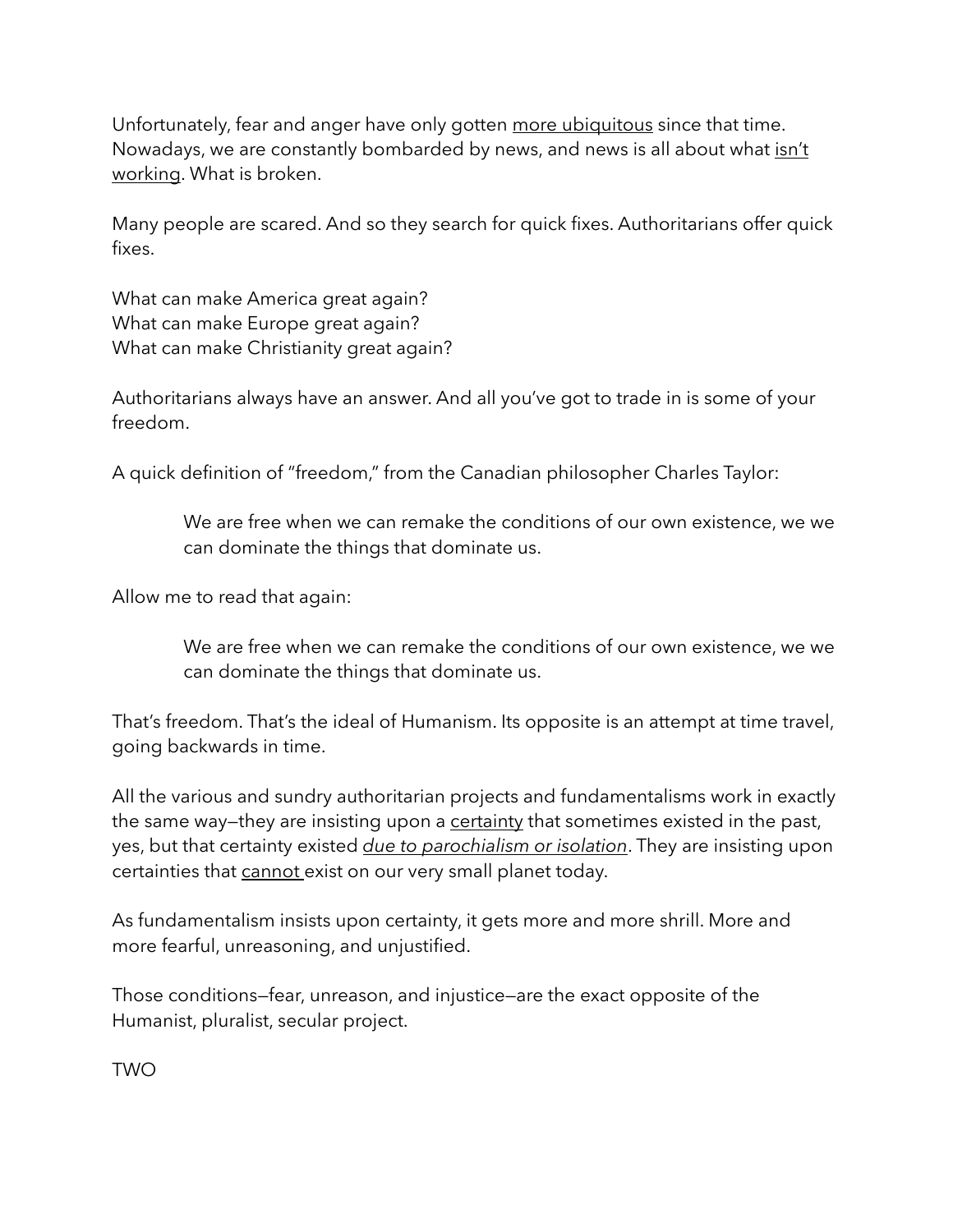One of the readings this morning is from the *Washington Post,* written by contributing columnist Robert Kagan, who is a neoconservative American historian and foreignpolicy commentator and advisor to US presidents.

Why am I quoting someone on the opposite side of the political spectrum from my views?

Because I think Kagen hits the nail on the head in this article concerning the true threat to liberal democracy here and abroad: not communism, not fascism, not totalitarianism, but authoritarianism: trust in populist leaders who rule first by personality, then by force.

I think Kagan has a point we all need to think deeply about. A recent study by Brookings Institution (a center-Right think tank) reports:

> Of the Americans who regard themselves as economically liberal but culturally conservative—one standard description of populism—40 percent express openness to non-democratic forms of government, and fully 52 (percent) support a strong leader without checks and balances from Congress or elections. This group dominated the crucial nine percent of voters who supported Barack Obama in 2012 but shifted to Donald Trump in 2016.

No, I don't agree with the neoconservative view that the US should be out on the world stage *forcing* liberal democracy on other nations. But I do think that having a few liberal democracies on the planet is a good thing.

The key to authoritarian success is fear and anger, what President Franklin Roosevelt famously called—"fear itself—nameless, unreasoning, unjustified."

Here's the thing: "nameless, unreasoning, unjustified" are the very things we Humanists most oppose.

We Humanists get a lot of gaff about our dedication to reason and naming and justification. To put it succinctly, we get gaff about our dedication to Enlightenment values.

Yes, the Enlightenment period—beginning sometime around the turn into the 1700s was a time of European colonialism. And, yes, science in those days got used as a tool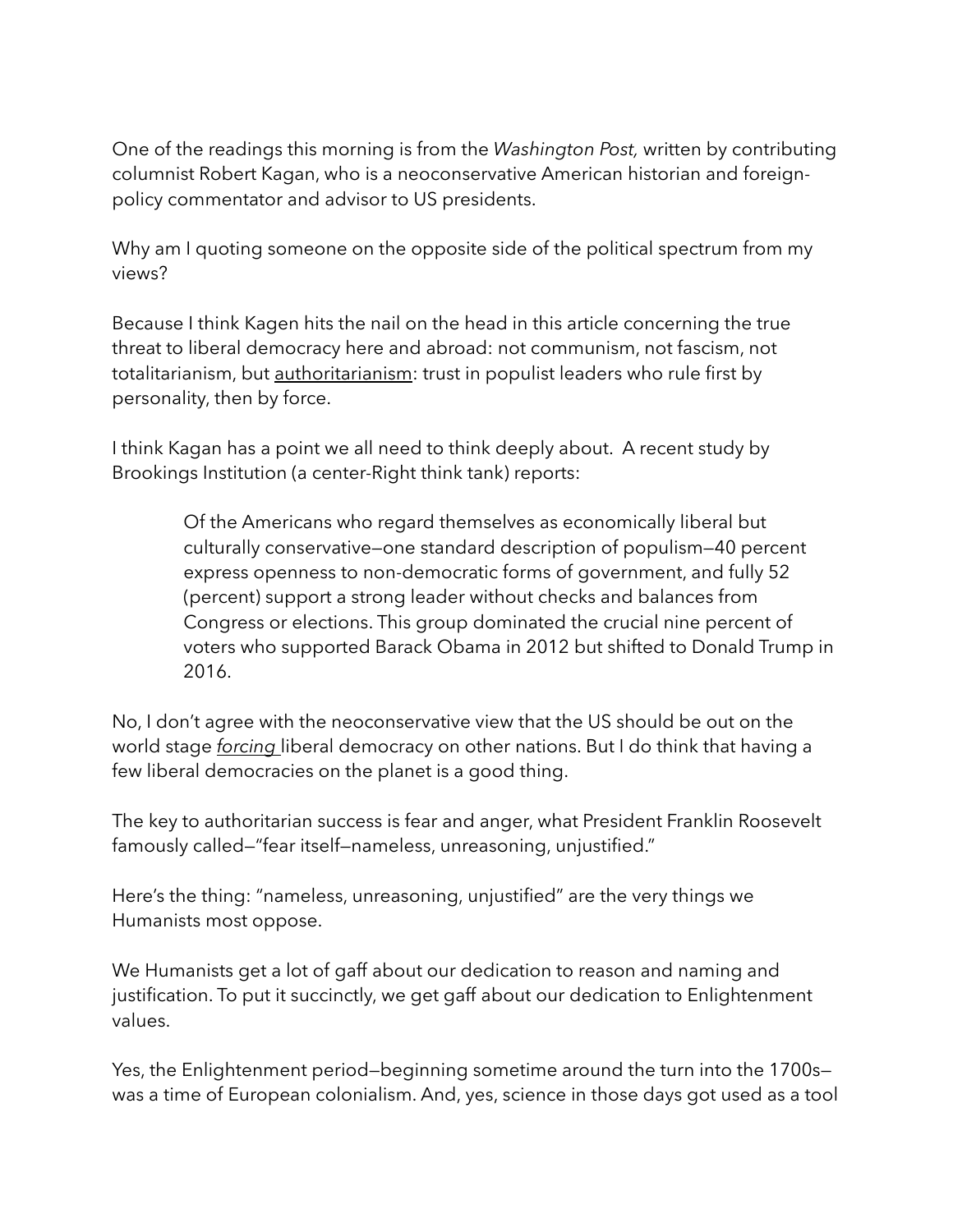to justify the oppression of non-Europeans and women and people identified as "other."

All of these things are true. We all know that there is this thing called "motivated reasoning," and when people use it, the result is faulty reasoning—"unreasoning." And, yes, often that continues to happen to this day.

No, reason is not the cure-all for the human condition. It's a tool. But it's a valuable tool.

As a matter of fact, the wrongs attributed to the Enlightenment period were also demonstrably *more true* of the time *before* the Enlightenment.

For example, you may have read that recently Mexican President Andres Manuel Lopez Obrador asked Spain and the Vatican for an apology for the Spanish, Roman Catholic invasion and occupation of Mexico five centuries ago.

Old news? Well, not so much, given the continuing poverty of indigenous peoples.

President Obrador wants an apology to "the original peoples for the violations of what are now known to be human rights."

Outcome? No apology.

Obrador chose his words carefully: "for the violation of what are now known to be human rights." These are *now known* to be human rights because of Enlightenment values.

Traditionally, religions have mitigated *against* individual freedom and individual expression, clearing the way for communal and state action. In the case of Spain, Portugal, France, and Protestant England, *massive genocidal* state action in this hemisphere.

The pressure of Enlightenment values is—perhaps paradoxically— to lighten up: we Humanists and freethinkers insist that other people have the same rights and the same social responsibilities that we do.

No, historically, that's not the way the Euro-liberal democracies have functioned in reality—people of color, women, foreigners, the other-abled, the poor, those of different religious beliefs, sexual orientations, etc, etc have been excluded.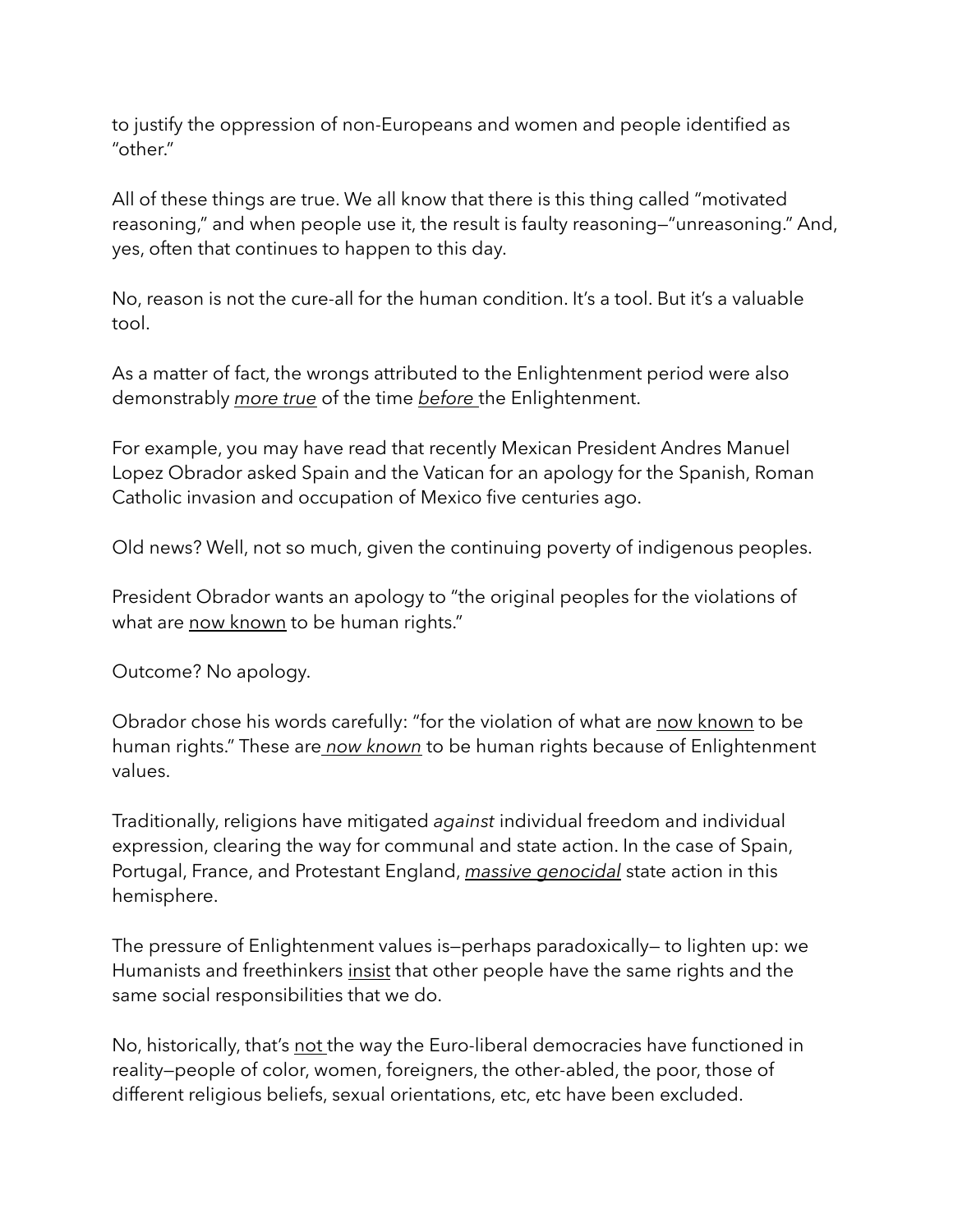But at least some of us consider those oppressions contradictory to the basic claim for the existence of liberal governments: that everyone be treated with inherent inborn—worth and dignity.

Rights and responsibilities, we claim, are *universal*. Every human being everywhere is born with them.

Sure, this is an ideal, not a reality. The ideal wasn't achieved in the 1700s. It hasn't been achieved yet. But it is a vision we are dedicated to working toward.

And it's all because we insist upon not succumbing to "fear itself." It's all because we insist upon *naming* those things that are dangerous; because we insist upon *reasoning* about those dangers; and because we insist upon *justifiably* deciding what the real dangers are and what to do about them.

## THREE

Let's be blunt: Enlightenment values frighten authoritarians and the socially conservative. The Enlightenment vision of individual and universal rights leads to secularity and pluralism, separating laws from religions and accepting the belief systems of other cultures not grudgingly but as equally valid as the belief systems of dominant cultures.

Secularity and pluralism function to humble us. After all, reflect on the fact that when Enlightenment philosophers began to insist that each citizen has equal rights, what they were actually envisioning is where all of humanity started: in hunter-gatherer tribes, anthropologists tell us, people are treated equally.

But that's another story for another day . . .

The Enlightenment project is about pluralism and diversity. You've got to have them if the human individual is to have rights and dignity. But for many, pluralism and diversity feel strange and dangerous and chaotic.

Hence, fundamentalism in its many guises. Hence the rise of authoritarians who promise to return us to certainties that never actually existed, or if they did exist, were certainties based on sheer ignorance of the facts.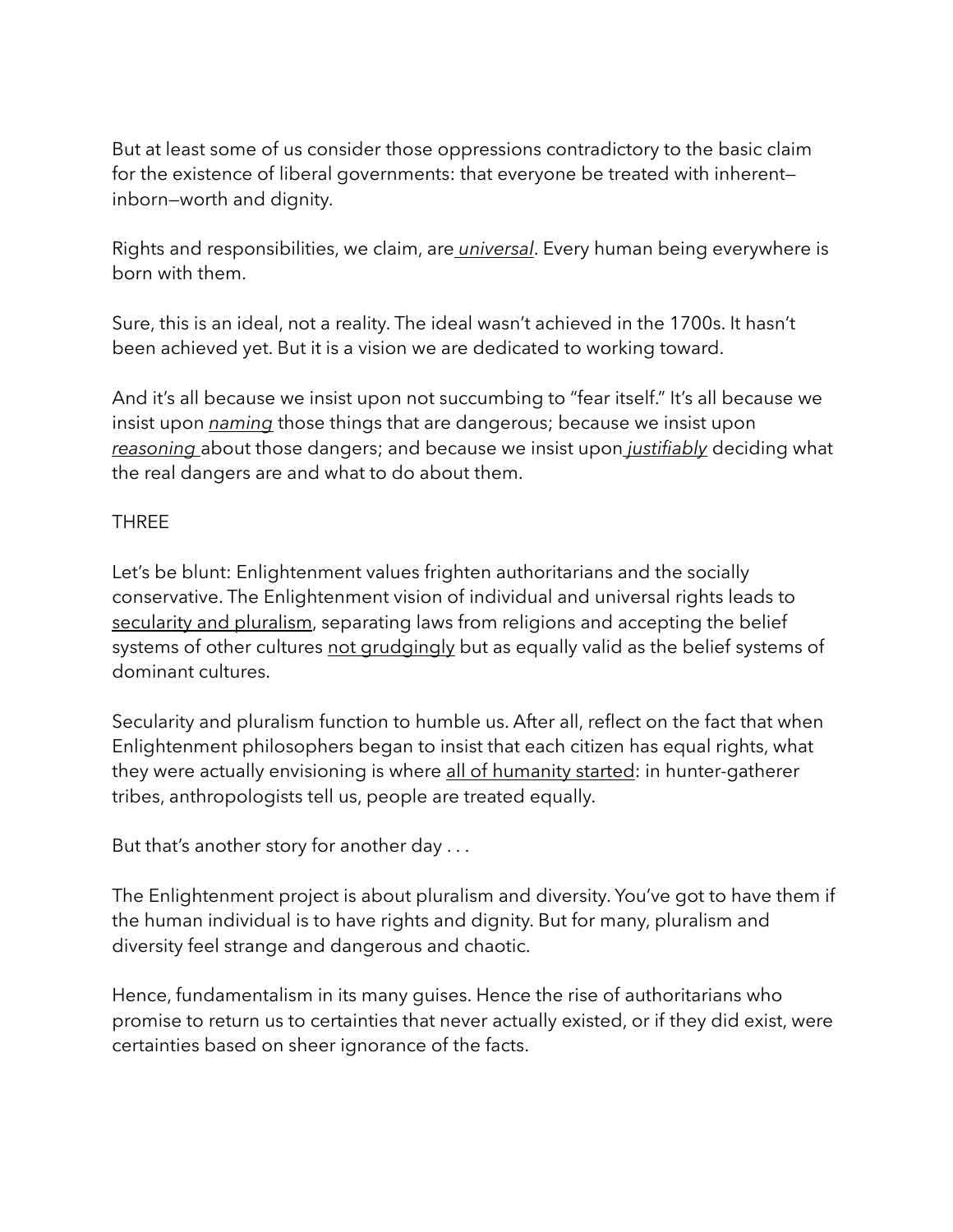And so all across the planet authoritarians are on the rise, and people are choosing to sell their freedom for an illusory certainty.

That's why we who believe in the liberal project must keep reminding ourselves that there's a difference between broken and *really* broken.

Yes, we have a broken immigration system in the US. It's broken because most Americans fear fear itself—nameless, unreasoning, unjustified.

Sure, it's a big problem and getting bigger . . . because we don't deal with it except in haphazard, makeshift fits and starts.

Name it. Reason about it. And come up with just solutions.

The great error of Enlightenment ideology is that it will somehow automatically and magically sustain itself—that "bending toward justice" thing.

The quote in this mornings order of service from Robert Kagen says the truth:

We have been living with the comforting myth that the great progress we have witnessed in human behavior since the mid-20th century . . . cannot be reversed.

This is absurd. There is no universal spirit of the age pushing toward secular freedom, the inherent worth of individuals, or treating all justly

Far from it.

Here is where it comes right back to the individual. Because those authoritarians and those who long for the old days, what they want deep, deep inside is a return to traditionalist social structures. Certitude. Mono-culturalism.

But back to the personal. Who advised the young woman in Marge Piercy's poem "to play coy," who "exhorted" her "to come on hearty," to "exercise, diet, smile and wheedle"?

It wasn't one guy; it wasn't ten people. It was a system in which white, male, heterosexual, cisgender people ruled the roost and too many others piled on, complicit in the systemic oppression. It was micro-aggression after micro-aggression, until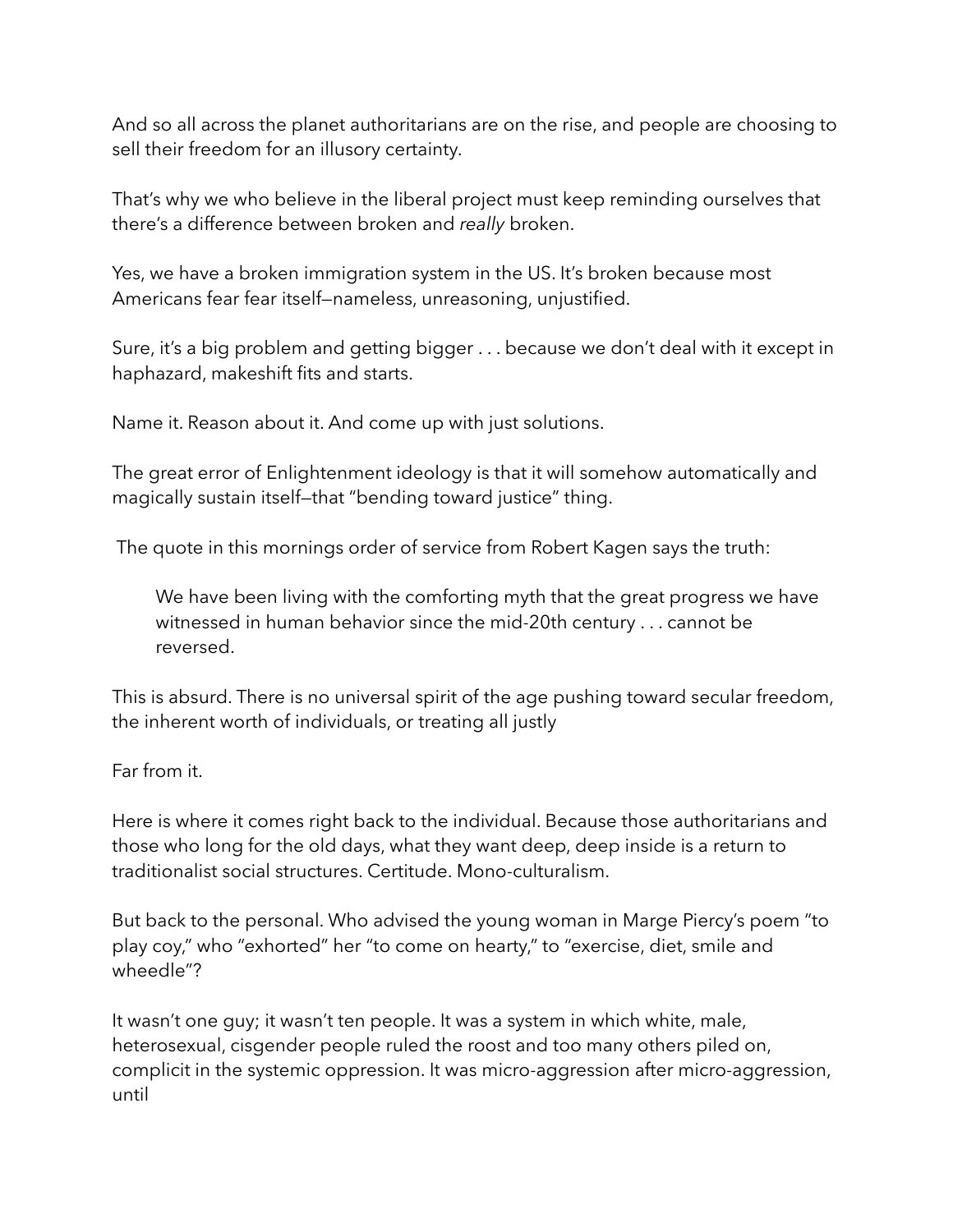Her good nature wore out like a fan belt.

Researchers have recently began to study a phenomenon they are called "stereotype threat." Their research indicates that even *mentioning* a stereotype to a person who is often stereotyped causes that person to score badly on tests. "Stereotype threat." That's subtle. And it's everywhere.

Robert Kagen phrased it well:

Average people had little control of their destiny. They were imprisoned by the rigid hierarchies of traditional society—maintained by brute force when necessary—that locked them into the station to which they were born.

## CONCLUSION

The girl in Marge Piercy's poem wasn't broken, but she broke under the pressures of social expectations. The very act of questioning social expectations rather than knuckling under and buying the social norms—that's an act of heresy. It's an act of reason.

We will soon be celebrating the fiftieth anniversary of the Stonewall Rebellion. On the night of that police raid on a gay bar called Stonewall, there were some brave people there that night. And they said, "*I am not broken!* It is YOU, society, that is messed up!"

Stonewall was the Enlightenment in action. That's a product of reason.

Our call is to face the fear. Our call is to lose the fear.

Name it. Reason about it. And seek the justice that only reason can create.